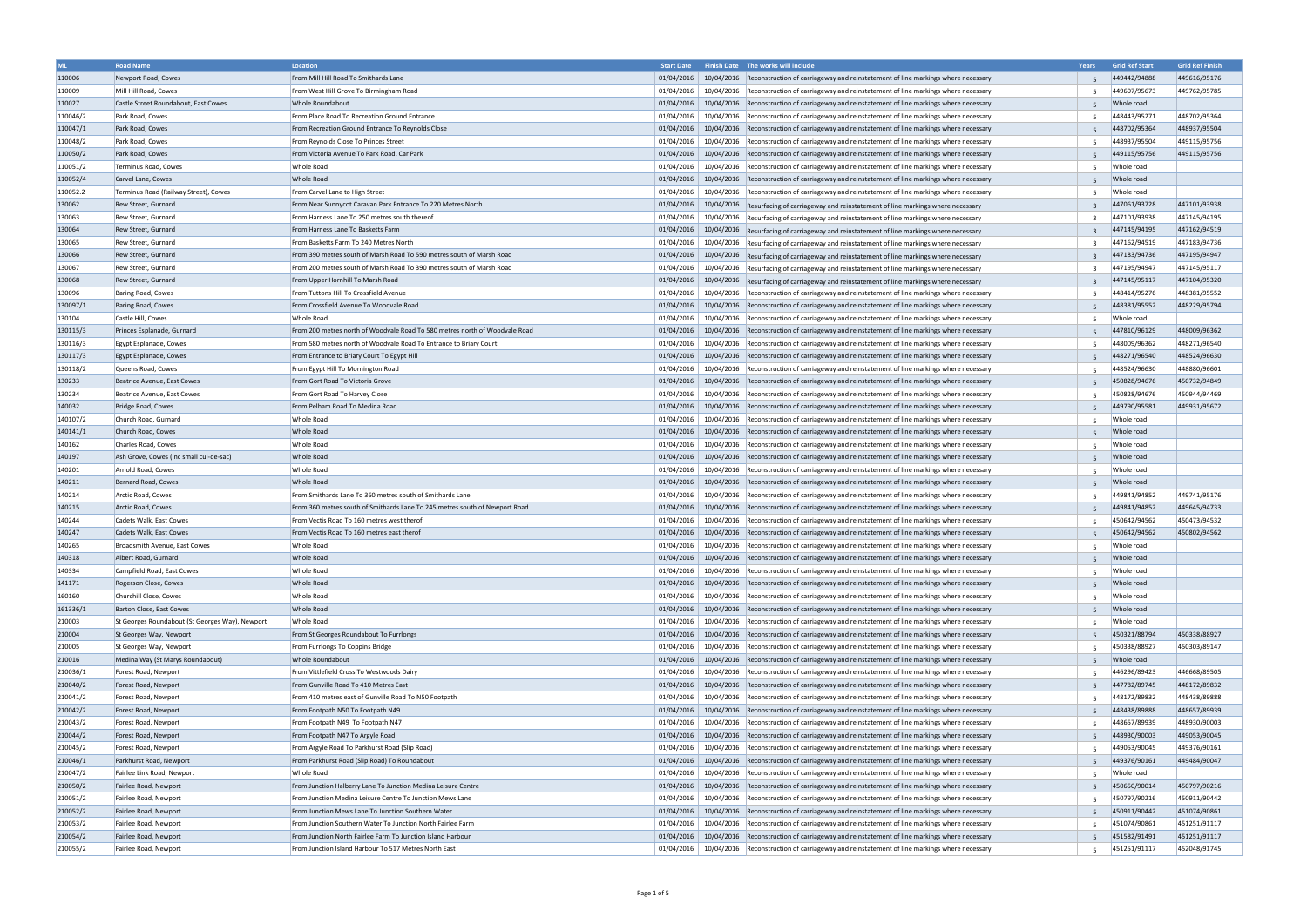| <b>ML</b>            | <b>Road Name</b>                        | Location                                                                            | <b>Start Date</b> |            | Finish Date The works will include                                                            | Years          | <b>Grid Ref Start</b> | <b>Grid Ref Finish</b> |
|----------------------|-----------------------------------------|-------------------------------------------------------------------------------------|-------------------|------------|-----------------------------------------------------------------------------------------------|----------------|-----------------------|------------------------|
| 210056/2             | Racecourse, Newport                     | From Racecourse Roundabout To 361 Metres West                                       | 01/04/2016        |            | 10/04/2016 Resurfacing of carriageway and reinstatement of line markings where necessary      | $\overline{3}$ | 452351/91885          | 452048/91745           |
| 210057/2             | Racecourse Roundabout, Newport          | Whole Roundabout                                                                    | 01/04/2016        |            | 10/04/2016 Resurfacing of carriageway and reinstatement of line markings where necessary      | $\overline{3}$ | Whole road            |                        |
| 210076               | High Street, Newport                    | From Pyle Street To St. James Street                                                | 01/04/2016        |            | 10/04/2016 Reconstruction of carriageway and reinstatement of line markings where necessary   |                | 449632/89028          | 449841/89148           |
| 210079               | South Street, Newport                   | From St. James Street To Church Litten                                              | 01/04/2016        |            | 10/04/2016 Reconstruction of carriageway and reinstatement of line markings where necessary   | 5              | 449877/89018          | 450026/89026           |
| 210126               | Staplers Road, Newport                  | From Furrlongs To Long Lane                                                         | 01/04/2016        |            | 10/04/2016 Reconstruction of carriageway and reinstatement of line markings where necessary   | -5             | 451050/89342          | 451269/89261           |
| 220097               | Calbourne Road, Newport                 | From Alvington Road To Priory Road                                                  | 01/04/2016        |            | 10/04/2016 Reconstruction of carriageway and reinstatement of line markings where necessary   | -5             | 448230/88207          | 448446/88242           |
| 220143               | St James Street, Newport                | From High Street To Crocker Street                                                  | 01/04/2016        |            | 10/04/2016   Reconstruction of carriageway and reinstatement of line markings where necessary |                | 449841/89145          | 449760/89320           |
| 220144/1             | Hunnyhill, Newport                      | From Crocker Street To Heytesbury Road                                              | 01/04/2016        |            | 10/04/2016   Reconstruction of carriageway and reinstatement of line markings where necessary | -5             | 449760/89319          | 449704/89583           |
| 220145/1             | Hunnyhill, Newport                      | From Heytesbury Road To St. Catherine's Terrace                                     | 01/04/2016        |            | 10/04/2016 Reconstruction of carriageway and reinstatement of line markings where necessary   |                | 449704/89583          | 449557/89862           |
| 230232/2             | Wellington Road, Newport                | From Carisbrooke Road To Hinton Road                                                | 01/04/2016        |            | 10/04/2016 Reconstruction of carriageway and reinstatement of line markings where necessary   | -5             | 449099/88508          | 448778/88577           |
| 230233/2             | Wellington Road, Newport                | From Hinton Road To Mountbatten Drive                                               | 01/04/2016        |            | 10/04/2016 Reconstruction of carriageway and reinstatement of line markings where necessary   |                | 448778/88577          | 448631/88804           |
| 240085               | Castle Hill, Newport                    | From Cedar Road To Castle Lane                                                      | 01/04/2016        |            | 10/04/2016   Reconstruction of carriageway and reinstatement of line markings where necessary | -5             | 448960/88129          | 448744/87977           |
| 240172               | Riverway, Newport                       | From Hurstake Road To North Roundabout                                              | 01/04/2016        |            | 10/04/2016 Reconstruction of carriageway and reinstatement of line markings where necessary   |                | 449949/89725          | 450019/90033           |
| 240201               | Barton Road, Newport                    | From Coppins Bridge To School Lane                                                  | 01/04/2016        |            | 10/04/2016   Reconstruction of carriageway and reinstatement of line markings where necessary |                | 450294/89243          | 450568/89192           |
| 240204               | Atkinson Drive, Newport                 | From Halberry Lane To 283 Mtrs North (Not including Vecta House)                    | 01/04/2016        |            | 10/04/2016 Reconstruction of carriageway and reinstatement of line markings where necessary   |                | 450737/89905          | 450927/89884           |
| 240215               | Albany Road, Newport                    | From Whitesmith Road To Worsley Road Link                                           | 01/04/2016        | 10/04/2016 | Reconstruction of carriageway and reinstatement of line markings where necessary              | -5             | 449222/449222         | 449440/89865           |
| 240246               | Castle Street, Carisbrooke              | Whole Road                                                                          | 01/04/2016        |            | 10/04/2016 Reconstruction of carriageway and reinstatement of line markings where necessary   |                | Whole road            |                        |
| 240266               | Ash Road, Newport                       | Whole Road                                                                          | 01/04/2016        |            | 10/04/2016 Reconstruction of carriageway and reinstatement of line markings where necessary   |                | Whole road            |                        |
| 240280               |                                         | Whole Road                                                                          | 01/04/2016        |            |                                                                                               |                | Whole road            |                        |
|                      | Bellecroft Drive, Newport               |                                                                                     |                   |            | 10/04/2016 Reconstruction of carriageway and reinstatement of line markings where necessary   |                |                       |                        |
| 240282/2<br>240283/2 | Little London, Newport                  | Whole Road                                                                          | 01/04/2016        |            | 10/04/2016 Reconstruction of carriageway and reinstatement of line markings where necessary   | -5             | Whole road            |                        |
| 240304 &             | Hurstake Road, Newport                  | From Little London To Blackhouse Quay                                               | 01/04/2016        |            | 10/04/2016 Reconstruction of carriageway and reinstatement of line markings where necessary   |                | 450147/89559          | 450063/89745           |
| 240304a              | Chatfield Lodge, Newport                | Whole Road                                                                          | 01/04/2016        |            | 10/04/2016   Reconstruction of carriageway and reinstatement of line markings where necessary | -5             | Whole road            |                        |
| 240370               | Bignor Place, Newport                   | Whole Road                                                                          | 01/04/2016        |            | 10/04/2016 Reconstruction of carriageway and reinstatement of line markings where necessary   | -5             | Whole road            |                        |
| 241314               | Albert Street, Newport                  | Whole Road                                                                          | 01/04/2016        |            | 10/04/2016 Reconstruction of carriageway and reinstatement of line markings where necessary   | -5             | Whole road            |                        |
| 260212               | Buckbury Heights, Newport               | Whole Road                                                                          | 01/04/2016        |            | 10/04/2016 Reconstruction of carriageway and reinstatement of line markings where necessary   |                | Whole road            |                        |
| 260305               | Chestnut Close, Newport                 | Whole Road                                                                          | 01/04/2016        |            | 10/04/2016   Reconstruction of carriageway and reinstatement of line markings where necessary |                | Whole road            |                        |
| 260323               | Chandler Close, Newport                 | Whole Road                                                                          | 01/04/2016        |            | 10/04/2016   Reconstruction of carriageway and reinstatement of line markings where necessary | -5             | Whole road            |                        |
| 260421/1             | John Street, Newport                    | Whole Road                                                                          | 01/04/2016        |            | 10/04/2016   Reconstruction of carriageway and reinstatement of line markings where necessary | -5             | Whole road            |                        |
| 260428/1             | Alexandra Lane, Newport                 | Whole Road                                                                          | 01/04/2016        |            | 10/04/2016 Reconstruction of carriageway and reinstatement of line markings where necessary   |                | Whole road            |                        |
| 262216               | Bellmeade Lane, Newport                 | Whole Road                                                                          | 01/04/2016        |            | 10/04/2016   Reconstruction of carriageway and reinstatement of line markings where necessary | -5             | Whole road            |                        |
| 310012/2             | Elenors Grove, Binstead                 | From Junction Fishbourne Lane B3731 To 301 Metres East A3054                        | 01/04/2016        |            | 10/04/2016 Reconstruction of carriageway and reinstatement of line markings where necessary   |                | 455884/92284          | 455883/92284           |
| 310013/2             | Elenors Grove, Binstead                 | From 301 Metres East of Fishbourne Lane B3731 To 550 Metres East of Fishbourne Lane | 01/04/2016        |            | 10/04/2016  Reconstruction of carriageway and reinstatement of line markings where necessary  |                | 455883/92284          | 456091/92354           |
| 310014/2             | Elenors Grove, Binstead                 | From 550 Metres East of Fishbourne Lane B3731 To Junction Bridleway R42A            | 01/04/2016        |            | 10/04/2016   Reconstruction of carriageway and reinstatement of line markings where necessary |                | 456091/92354          | 456431/92299           |
| 310018/3             | Binstead Hill, Binstead                 | From Junction Cemetery Road To Junction Newnham Road                                | 01/04/2016        |            | 10/04/2016   Reconstruction of carriageway and reinstatement of line markings where necessary | -5             | 457517/92284          | 457225/92256           |
| 310019/2             | Binstead Road, Ryde                     | From Junction Ringwood Road (Roundabout) To Cemetery Road                           | 01/04/2016        |            | 10/04/2016 Reconstruction of carriageway and reinstatement of line markings where necessary   |                | 457884/92345          | 457517/92284           |
| 310020/2             | Binstead Road, Ryde                     | From Junction Ringwood Road (Roundabout) To Junction Stonepitts Close               | 01/04/2016        |            | 10/04/2016   Reconstruction of carriageway and reinstatement of line markings where necessary |                | 457884/92345          | 458183/92447           |
| 310021/1             | Binstead Road, Ryde                     | From Gwydyr Close To Stonepitts Close                                               | 01/04/2016        |            | 10/04/2016 Reconstruction of carriageway and reinstatement of line markings where necessary   |                | 458417/92354          | 458185/92443           |
| 310026/2             | Garfield Road, Ryde                     | From Victoria Street To Union Street                                                | 01/04/2016        |            | 10/04/2016 Reconstruction of carriageway and reinstatement of line markings where necessary   |                | 459066/92519          | 459158/92594           |
| 310027               | John Street, Ryde                       | Whole road                                                                          | 01/04/2016        |            | 10/04/2016 Reconstruction of carriageway and reinstatement of line markings where necessary   |                | Whole road            |                        |
| 310027.1             | Victoria Street, Ryde                   | Whole road                                                                          | 01/04/2016        |            | 10/04/2016   Reconstruction of carriageway and reinstatement of line markings where necessary |                | Whole road            |                        |
| 310029/1             | Union Street, Ryde                      | Whole road                                                                          | 01/04/2016        |            | 10/04/2016 Reconstruction of carriageway and reinstatement of line markings where necessary   |                | Whole road            |                        |
| 310030               | George Street, Ryde                     | From Cross Street To Esplanade                                                      | 01/04/2016        |            | 10/04/2016 Reconstruction of carriageway and reinstatement of line markings where necessary   | -5             | 459300/92583          | 459408/92875           |
| 310038               | High Street, Brading                    | From Station Road To Quay Lane                                                      | 01/04/2016        |            | 10/04/2016 Reconstruction of carriageway and reinstatement of line markings where necessary   |                | 460678/87010          | 460631/87297           |
| 310039               | High Street, Brading                    | From Quay Lane To Roundabout Coach Lane                                             | 01/04/2016        |            | 10/04/2016 Reconstruction of carriageway and reinstatement of line markings where necessary   | -5             | 460631/87295          | 460594/87484           |
| 310048               | Brading Road (Tesco's Roundabout), Ryde | Whole road                                                                          | 01/04/2016        |            | 10/04/2016 Reconstruction of carriageway and reinstatement of line markings where necessary   | -5             | Whole road            |                        |
| 310051/2             | Marlborough Road, Ryde                  | From Bullen Road To Salisbury Road                                                  | 01/04/2016        |            | 10/04/2016 Reconstruction of carriageway and reinstatement of line markings where necessary   | -5             | 460369/90960          | 460336/91186           |
| 310052/2             | Marlborough Road, Ryde                  | From Salisbury Road To Somerset Road                                                | 01/04/2016        |            | 10/04/2016 Reconstruction of carriageway and reinstatement of line markings where necessary   |                | 460336/91186          | 460371/91441           |
| 310059               | Esplanade, Ryde                         | From The Strand To Cornwall Street                                                  | 01/04/2016        |            | 10/04/2016   Reconstruction of carriageway and reinstatement of line markings where necessary | 5              | 460066/92528          | 459953/92707           |
| 310061/2             | Esplanade Roundabout, Ryde              | Whole Roundabout                                                                    | 01/04/2016        |            | 10/04/2016 Reconstruction of carriageway and reinstatement of line markings where necessary   | .5             | Whole road            |                        |
| 310063               | Esplanade, Ryde                         | From Dover Street Roundabout To Union Street Roundabout                             | 01/04/2016        |            | 10/04/2016 Reconstruction of carriageway and reinstatement of line markings where necessary   | -5             | 459622/92769          | 459305/92915           |
| 310094               | St Johns Hill, Ryde                     | From Alexandra Road To High Street                                                  | 01/04/2016        |            | 10/04/2016 Reconstruction of carriageway and reinstatement of line markings where necessary   |                | 460028/91754          | 459802/91863           |
| 310178/1             | Downend Road (Robin Hill Roundabout)    | Whole Roundabout                                                                    | 01/04/2016        |            | 10/04/2016 Reconstruction of carriageway and reinstatement of line markings where necessary   | 5              | Whole road            |                        |
| 320066/2             | Melville Street, Ryde                   | From Monkton Street To Dover Street                                                 | 01/04/2016        |            | 10/04/2016 Reconstruction of carriageway and reinstatement of line markings where necessary   |                | 459755/92515          | 459556/92548           |
| 320067/1             | Monkton Street, Ryde                    | From Melville Street To Strand                                                      | 01/04/2016        |            | 10/04/2016  Reconstruction of carriageway and reinstatement of line markings where necessary  | 5              | 459755/92515          | 459812/92674           |
| 320072               | Carpenters Road, Brading                | From Laundry Lane To 342 Metres North                                               | 01/04/2016        |            | 10/04/2016   Reconstruction of carriageway and reinstatement of line markings where necessary |                | 462145/88590          | 462399/88780           |
| 320091               | Appley Road, Ryde                       | From Marine Avenue To Puckpool Hill                                                 | 01/04/2016        |            | 10/04/2016 Reconstruction of carriageway and reinstatement of line markings where necessary   | -5             | 460669/91891          | 460978/91843           |
| 320092               | Appley Road, Ryde                       | From Marine Avenue To Marlborough Road                                              | 01/04/2016        |            | 10/04/2016 Reconstruction of carriageway and reinstatement of line markings where necessary   |                | 460669/91891          | 460396/91865           |
| 320125/2             | Kings Road, Bembridge                   | From Church Road To Beach Road                                                      | 01/04/2016        |            | 10/04/2016 Reconstruction of carriageway and reinstatement of line markings where necessary   |                | 464364/88376          | 464290/88665           |
| 320126/1             | Embankment Road, Bembridge              | From Kings Road To 380 metres southwest thereof                                     | 01/04/2016        |            | 10/04/2016 Reconstruction of carriageway and reinstatement of line markings where necessary   |                | 464297,88654          | 464035,88407           |
| 320127/1             | Embankment Road, Bembridge              | From 380 metres southwest of Kings Road To 680 metres southwest of Kings Road       | 01/04/2016        |            | 10/04/2016 Reconstruction of carriageway and reinstatement of line markings where necessary   | 5              | 464035,88407          | 463783,88243           |
| 320128/1             | Embankment Road, Bembridge              | From 630 metres southeast of Latimer Road To 680 metres southwest of Kings Road     | 01/04/2016        |            | 10/04/2016 Reconstruction of carriageway and reinstatement of line markings where necessary   |                | 463783,88243          | 463493,88437           |
| 320129/1             | Embankment Road, Bembridge              | From 390 metres southeast of Latimer Road To 630 metres southeast of Latimer Road   | 01/04/2016        |            | 10/04/2016 Reconstruction of carriageway and reinstatement of line markings where necessary   | -5             | 463493,88437          | 463261,88509           |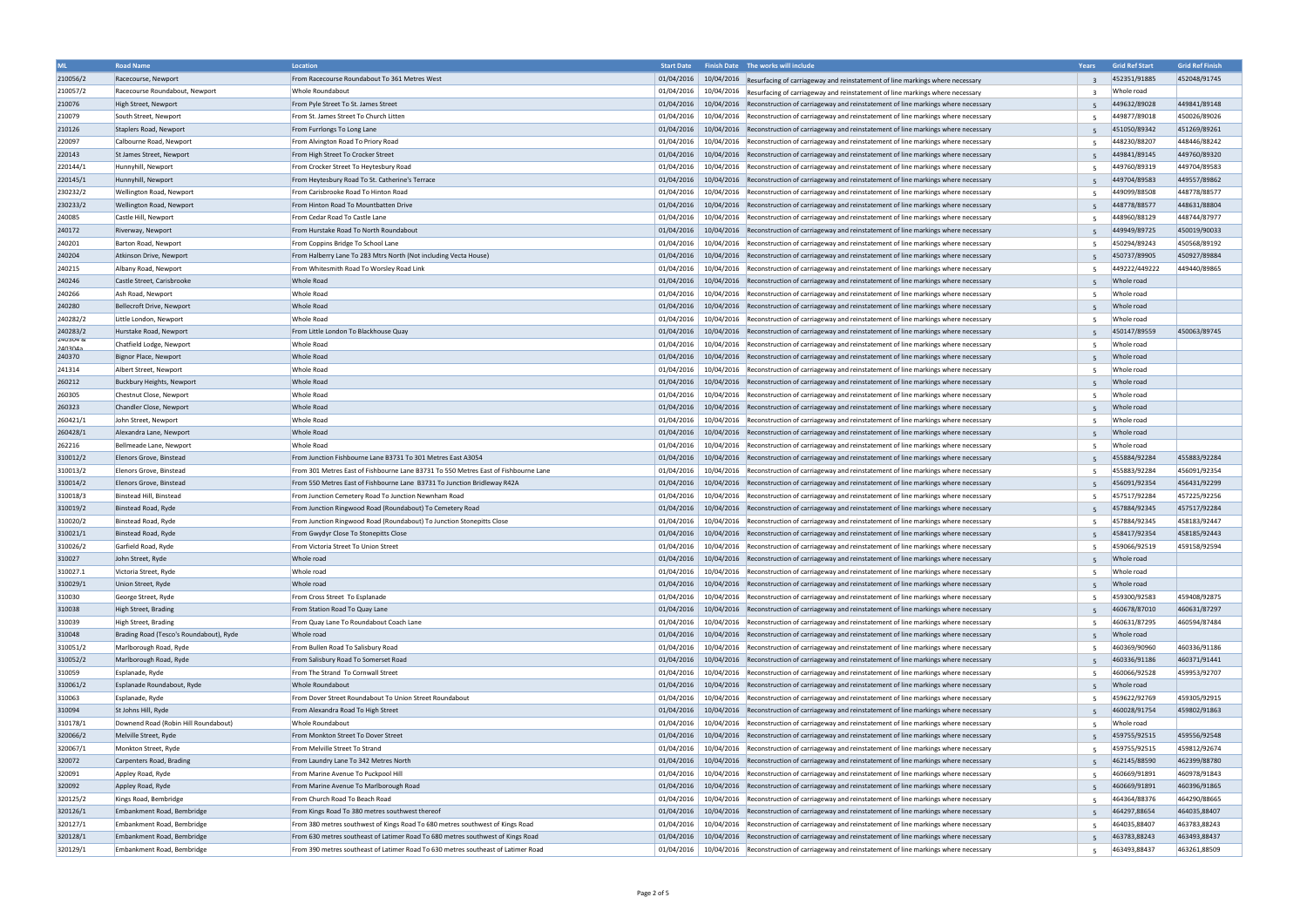| <b>ML</b>        | <b>Road Name</b>                    | Location                                                                                     | <b>Start Date</b>        | Finish Date The works will include                                                                                                                                                                    | Years          | <b>Grid Ref Start</b>      | <b>Grid Ref Finish</b> |
|------------------|-------------------------------------|----------------------------------------------------------------------------------------------|--------------------------|-------------------------------------------------------------------------------------------------------------------------------------------------------------------------------------------------------|----------------|----------------------------|------------------------|
| 320130/2         | Embankment Road, Bembridge          | From 180 metres southeast of Latimer Road To 390 metres southeast of Latimer Road            | 01/04/2016               | 10/04/2016 Reconstruction of carriageway and reinstatement of line markings where necessary                                                                                                           | -5             | 463261,88509               | 463053,88551           |
| 320131/1         | Embankment Road, Bembridge          | From Latimer Road To 180 metres southeast thereof                                            | 01/04/2016               | 10/04/2016  Reconstruction of carriageway and reinstatement of line markings where necessary                                                                                                          | -5             | 463053,88551               | 462883,88608           |
| 320132           | Station Road, St Helens             | From Latimer Road To 255 Metres West                                                         |                          | 01/04/2016   10/04/2016   Reconstruction of carriageway and reinstatement of line markings where necessary                                                                                            |                | 462897/88610               | 462723/88756           |
| 320133           | Station Road, St Helens             | From 255 metres west of Latimer Road To Upper Green Road                                     |                          | $01/04/2016$   $10/04/2016$  Reconstruction of carriageway and reinstatement of line markings where necessary                                                                                         |                | 462723/88756               | 4626512/89012          |
| 320167           | Staplers Road, Newport              | From Grange Farm To 450 metres southwest thereof                                             |                          | 01/04/2016 10/04/2016 Resurfacing of carriageway and reinstatement of line markings where necessary                                                                                                   | $\overline{3}$ | 452369/90076               | 452696/90397           |
| 320206/1         | Upton Road, Ryde                    | From Smallbrook Roundabout To 479 Metres North                                               | 01/04/2016               | 10/04/2016 Resurfacing of carriageway and reinstatement of line markings where necessary                                                                                                              | $\mathbf{3}$   | 458088/90411               | 458152/90845           |
| 320208/2         | Upton Road, Ryde                    | From Butts Road To Colenutts Road                                                            | 01/04/2016               | 10/04/2016 Reconstruction of carriageway and reinstatement of line markings where necessary                                                                                                           |                | 458269/91064               | 458377/91257           |
| 320209/1         | Upton Road, Ryde                    | From Bettesworth Road To Pound Mead                                                          | 01/04/2016               | 10/04/2016   Reconstruction of carriageway and reinstatement of line markings where necessary                                                                                                         | -5             | 458347/91219               | 458565/91498           |
| 320223/1         | Ashey Road, Ryde                    | From Rosemary Lane To 287 Metres South                                                       | 01/04/2016               | 10/04/2016 Reconstruction of carriageway and reinstatement of line markings where necessary                                                                                                           |                | 458952/91152               | 458956/90870           |
| 320224/2         | Ashey Road, Ryde                    | From Rosemary Lane To Leighwood Close                                                        | 01/04/2016               | 10/04/2016 Reconstruction of carriageway and reinstatement of line markings where necessary                                                                                                           | -5             | 458952/91152               | 458888/91391           |
| 320225/1         | Ashey Road, Ryde                    | From Upton Road To Leighwood Close                                                           | 01/04/2016               | 10/04/2016   Reconstruction of carriageway and reinstatement of line markings where necessary                                                                                                         |                | 458888/91391               | 458834/91640           |
| 320226           | Stroud Wood Road, Ryde              | From Newnham Road To 380 Metres Southeast, Peronne Farm Entrance                             | 01/04/2016               | 10/04/2016 Resurfacing of carriageway and reinstatement of line markings where necessary                                                                                                              | ्र             | 456784/90839               | 457099/90639           |
| 320228           | Stroud Wood Road, Ryde              | From Gatehouse Road To Kemphill Farm Entrance                                                | 01/04/2016               | 10/04/2016 Resurfacing of carriageway and reinstatement of line markings where necessary                                                                                                              |                | 458079/90408               | 457519/90561           |
| 330102/2         | Seaview Lane, Nettlestone           | From Nettlestone Green To Holgate Lane                                                       | 01/04/2016               | 10/04/2016   Reconstruction of carriageway and reinstatement of line markings where necessary                                                                                                         | -5             | 462431/90796               | 462466/90966           |
| 330103/2         | Seaview Lane, Nettlestone           | From Holgate Lane To Steyne Road                                                             | 01/04/2016               | 10/04/2016   Reconstruction of carriageway and reinstatement of line markings where necessary                                                                                                         |                | 462466/90966               | 462671/91248           |
| 330104/2         | Steyne Road, Seaview                | From South Junction To Ryde Road                                                             | 01/04/2016               | 10/04/2016 Reconstruction of carriageway and reinstatement of line markings where necessary                                                                                                           | -5             | 462671/91248               | 462756/91492           |
| 330309/1         | Latimer Road, St Helens             | From Embankment Road To North Quay                                                           | 01/04/2016               | 10/04/2016 Reconstruction of carriageway and reinstatement of line markings where necessary                                                                                                           | -5             | 462897/88610               | 463060/88669           |
| 330379/2         | Springvale Road, Seaview            | Whole Road                                                                                   | 01/04/2016               | 10/04/2016 Reconstruction of carriageway and reinstatement of line markings where necessary                                                                                                           |                | Whole road                 |                        |
| 340411           | Church Road, Wootton                | From Footways To 315 metres north thereof                                                    | 01/04/2016               | 10/04/2016 Reconstruction of carriageway and reinstatement of line markings where necessary                                                                                                           | -5             | 454053/92295               | 454155/92614           |
| 340421           | Brocks Copse Road, Wootton          | From Junction Palmers Road To Junction Palmers Farm                                          | 01/04/2016               | 10/04/2016 Reconstruction of carriageway and reinstatement of line markings where necessary                                                                                                           |                | 453771/92407               | 453545/92512           |
| 340425           | Beechcroft Drive, Wootton           | Whole Road                                                                                   | 01/04/2016               |                                                                                                                                                                                                       |                | Whole road                 |                        |
| 340446           |                                     | From Esplanade To 250 Metres South                                                           | 01/04/2016               | 10/04/2016 Reconstruction of carriageway and reinstatement of line markings where necessary                                                                                                           |                | 460120/92575               | 460249/92405           |
| 340448           | Appley Rise, Ryde                   | From Binstead Hill To Cemetery Road                                                          | 01/04/2016               | 10/04/2016 Reconstruction of carriageway and reinstatement of line markings where necessary                                                                                                           | 5              | 457283/92253               |                        |
|                  | Arnold Road, Binstead               |                                                                                              |                          | 10/04/2016 Reconstruction of carriageway and reinstatement of line markings where necessary                                                                                                           |                | 457472/92107               | 457472/92107           |
| 340449           | Arnold Road, Binstead               | From Cemetery Road To Hawthorn Close                                                         | 01/04/2016               | 10/04/2016 Reconstruction of carriageway and reinstatement of line markings where necessary                                                                                                           |                |                            | 457582/92051           |
| 340457           | Cedar Wood Drive, Nettlestone       | Whole Road                                                                                   | 01/04/2016               | 10/04/2016 Reconstruction of carriageway and reinstatement of line markings where necessary                                                                                                           |                | Whole road                 |                        |
| 340481           | Ringwood Road, Binstead             | From Binstead Road To Stonelands Orchard                                                     | 01/04/2016               | 10/04/2016 Reconstruction of carriageway and reinstatement of line markings where necessary                                                                                                           | -5             | 457888/92340               | 457773/92176           |
| 340483           | Binstead Lodge Road, Binstead       | From Hillrise Avenue To 380 metres north thereof                                             | 01/04/2016               | 10/04/2016   Reconstruction of carriageway and reinstatement of line markings where necessary                                                                                                         |                | 457638/91900               | 457478/91675           |
| 340484           | Binstead Lodge Road, Binstead       | From Hillrise Avenue To Fleming Close                                                        | 01/04/2016               | 10/04/2016   Reconstruction of carriageway and reinstatement of line markings where necessary                                                                                                         | 5              | 457478/91675               | 457361/91655           |
| 340490           | Buckland Gardens, Ryde              | Whole Road                                                                                   | 01/04/2016               | 10/04/2016 Reconstruction of carriageway and reinstatement of line markings where necessary                                                                                                           | 5              | Whole road                 |                        |
| 340502/1         | Church Road, Binstead               | From Binstead Hill To Quarr Road                                                             | 01/04/2016               | 10/04/2016 Reconstruction of carriageway and reinstatement of line markings where necessary                                                                                                           | -5             | 457222/92267               | 457336/92488           |
| 340566           | Broadway Crescent, Binstead         | From St. Vincents Road To Winston Avenue                                                     | 01/04/2016               | 10/04/2016 Reconstruction of carriageway and reinstatement of line markings where necessary                                                                                                           |                | 458280/92212               | 458035/92154           |
| 340605           | Reed Street, Ryde                   | <b>Whole Road</b>                                                                            | 01/04/2016               | 10/04/2016 Reconstruction of carriageway and reinstatement of line markings where necessary                                                                                                           |                | Whole road                 |                        |
| 341285           | Benett Street, Ryde                 | Whole Road                                                                                   | 01/04/2016               | 10/04/2016 Reconstruction of carriageway and reinstatement of line markings where necessary                                                                                                           |                | Whole road                 |                        |
| 341454           | Ashtree Way, Nettlestone            | <b>Whole Road</b>                                                                            | 01/04/2016               | 10/04/2016 Reconstruction of carriageway and reinstatement of line markings where necessary                                                                                                           | -5             | Whole road                 |                        |
| 341583           | Appley Lane, Ryde                   | From North Walk To 187 Metres South                                                          | 01/04/2016               | 10/04/2016 Reconstruction of carriageway and reinstatement of line markings where necessary                                                                                                           |                | 460531/92423               | 460534/92245           |
| 342456<br>360666 | Cherrytree Road, Nettlestone        | <b>Whole Road</b>                                                                            | 01/04/2016               | 10/04/2016 Reconstruction of carriageway and reinstatement of line markings where necessary                                                                                                           |                | Whole road                 |                        |
| 360699/1         | Blackthorn Close, Ryde              | <b>Whole Road</b><br><b>Whole Road</b>                                                       | 01/04/2016<br>01/04/2016 | 10/04/2016   Reconstruction of carriageway and reinstatement of line markings where necessary                                                                                                         |                | Whole road                 |                        |
|                  | Bank Place, Ryde                    |                                                                                              |                          | 10/04/2016 Reconstruction of carriageway and reinstatement of line markings where necessary                                                                                                           |                | Whole road                 |                        |
| 363500           | Chestnut Grove, Ryde                | Whole Road<br>From Highwood Lane To Niton Road                                               |                          | 01/04/2016 10/04/2016 Reconstruction of carriageway and reinstatement of line markings where necessary<br>10/04/2016 Reconstruction of carriageway and reinstatement of line markings where necessary |                | Whole road<br>450660/84421 |                        |
| 410011/1         | Blackwater Hollow, Rookley, Newport |                                                                                              | 01/04/2016               |                                                                                                                                                                                                       |                |                            | 450761/84157           |
| 410016/1         | Blackwater Road, Newport            | From Blackwater Hollow To 250 metres north thereof                                           |                          | 01/04/2016 10/04/2016 Reconstruction of carriageway and reinstatement of line markings where necessary                                                                                                |                | 450750/86452               | 450652/86756           |
| 410045/1         | Broadway, Sandown                   | From Ranelagh Road To Beachfield Road                                                        | 01/04/2016               | 10/04/2016 Reconstruction of carriageway and reinstatement of line markings where necessary                                                                                                           | -5             | 459223/83731               | 459404/83888           |
| 410046/1         | Broadway, Sandown                   | From Beachfield Road To Melville Street                                                      | 01/04/2016               | 10/04/2016 Reconstruction of carriageway and reinstatement of line markings where necessary                                                                                                           |                | 459404/83888               | 459492/84180           |
| 410047/1         | Broadway, Sandown                   | From Melville Street To Station Avenue                                                       | 01/04/2016               | 10/04/2016 Reconstruction of carriageway and reinstatement of line markings where necessary                                                                                                           |                | 459492/84180               | 459608/84428           |
| 410051/1         | Blackwater Shute, Arreton           | From Blackwater Hollow To 540 metres southeast thereof                                       | 01/04/2016               | 10/04/2016 Reconstruction of carriageway and reinstatement of line markings where necessary                                                                                                           |                | 450747/86450               | 451174/86122           |
| 410052           | Sandown Road, Arreton               | From 540 metres southeast of Blackwater Hollow To 1040 metres southeast of Blackwater Hollow | 01/04/2016               | 10/04/2016 Resurfacing of carriageway and reinstatement of line markings where necessary                                                                                                              | $\mathbf{3}$   | 451174/86122               | 451655/86051           |
| 410053           | Sandown Road, Arreton               | From 1040 metres southeast of Blackwater Hollow To Bridleway A29                             | 01/04/2016               | 10/04/2016 Resurfacing of carriageway and reinstatement of line markings where necessary                                                                                                              |                | 451655/86051               | 452256/85998           |
| 410054/1         | Sandown Road, Arreton               | From Bridleway A29 To East Lane                                                              | 01/04/2016               | 10/04/2016 Resurfacing of carriageway and reinstatement of line markings where necessary                                                                                                              |                | 452256/85998               | 452846/85950           |
| 410055/1         | Arreton Road, Arreton               | From East Lane To Entrance Biomass Plant                                                     | 01/04/2016               | 10/04/2016 Resurfacing of carriageway and reinstatement of line markings where necessary                                                                                                              | $\mathbf{R}$   | 452846/85950               | 452912/86318           |
| 410076           | Newport Road, Apse Heath            | From Alverstone Road, Roundabout To 140 Metres North                                         | 01/04/2016               | 10/04/2016   Reconstruction of carriageway and reinstatement of line markings where necessary                                                                                                         | -5             | 456459/83339               | 456383/83360           |
| 410077           | Newport Road, Apse Heath            | From Alverstone Road, Roundabout To 251 Metres South                                         | 01/04/2016               | 10/04/2016 Reconstruction of carriageway and reinstatement of line markings where necessary                                                                                                           |                | 456459/83339               | 456696/83298           |
| 410082           | Newport Road, Lake                  | From Lake Industrial Way To Scotchells Brook Lane                                            | 01/04/2016               | 10/04/2016 Reconstruction of carriageway and reinstatement of line markings where necessary                                                                                                           |                | 457882/83266               | 457689/83324           |
| 420023           | Leeson Road, Ventnor                | From Bonchurch Shute To 498 Metres North                                                     | 01/04/2016               | 10/04/2016 Reconstruction of carriageway and reinstatement of line markings where necessary                                                                                                           | 5              | 457797/78394               | 458037/78852           |
| 420031/1         | Church Road, Shanklin               | From Priory Road To Grange Road                                                              | 01/04/2016               | 10/04/2016   Reconstruction of carriageway and reinstatement of line markings where necessary                                                                                                         | -5             | 458078/80730               | 458197/81038           |
| 420092/2         | High Street, Sandown                | From Guadeloupe Road To Albert Road                                                          | 01/04/2016               | 10/04/2016 Reconstruction of carriageway and reinstatement of line markings where necessary                                                                                                           | -5             | 459853/84153               | 460017/84266           |
| 420093/4         | High Street, Sandown                | From Junction of Guadeloupe Road To Pier Street                                              | 01/04/2016               | 10/04/2016 Reconstruction of carriageway and reinstatement of line markings where necessary                                                                                                           | -5             | 459853/84153               | 459652/84049           |
| 420093.1         | Beachfield Road, Sandown            | From Pier Street To Royal Street                                                             | 01/04/2016               | 10/04/2016 Reconstruction of carriageway and reinstatement of line markings where necessary                                                                                                           |                | 459773/84128               | 459640/84043           |
| 420095/2         | High Street, Sandown                | From Esplanade Road To Victoria Road                                                         | 01/04/2016               | 10/04/2016 Reconstruction of carriageway and reinstatement of line markings where necessary                                                                                                           | -5             | 460011/84262               | 460159/84383           |
| 420163/1         | Regent Street, Shanklin             | From High Street To St. Pauls Crescent                                                       | 01/04/2016               | 10/04/2016 Reconstruction of carriageway and reinstatement of line markings where necessary                                                                                                           |                | 458229/81435               | 458190/81693           |
| 420270           | Landguard Manor Road, Shanklin      | From Green Lane To Witbank Gardens                                                           | 01/04/2016               | 10/04/2016  Reconstruction of carriageway and reinstatement of line markings where necessary                                                                                                          |                | 458034/82025               | 458058/82317           |
| 430124/2         | High Street, Newchurch              | From Palmers Lane To 237 Metres North                                                        |                          | 01/04/2016 10/04/2016 Reconstruction of carriageway and reinstatement of line markings where necessary                                                                                                | -5             | 456085/85317               | 456156/85540           |
| 430125/3         | The Shute, Newchurch                | From All Saints Church To 357 Metres North                                                   |                          | 01/04/2016   10/04/2016   Resurfacing of carriageway and reinstatement of line markings where necessary                                                                                               | $\overline{3}$ | 456156/85540               | 455980/85848           |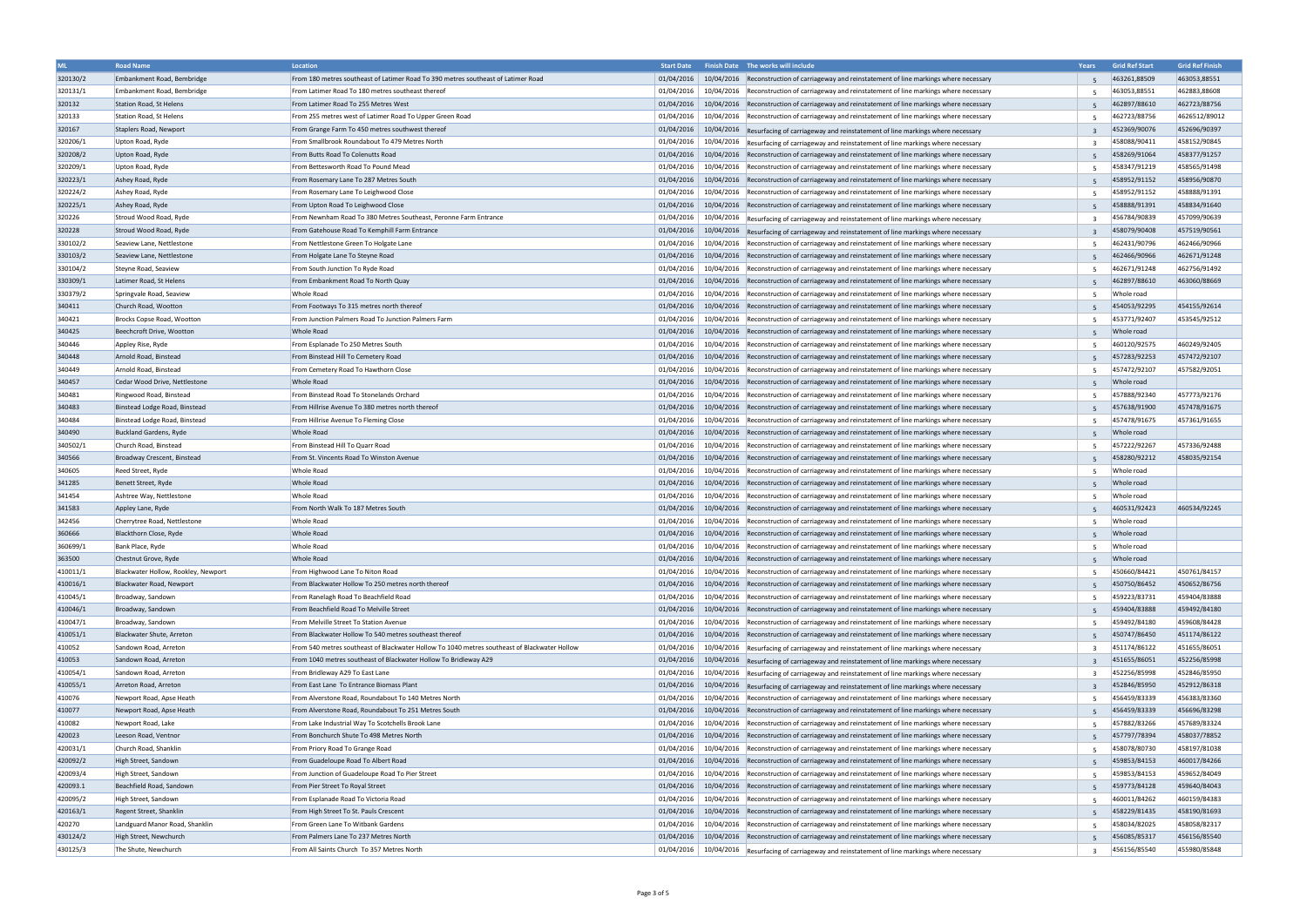| <b>ML</b>        | <b>Road Name</b>                                   | <b>Location</b>                                                                           | <b>Start Date</b>        | Finish Date The works will include                                                                                                                                                       | Years                   | <b>Grid Ref Start</b> | <b>Grid Ref Finish</b> |
|------------------|----------------------------------------------------|-------------------------------------------------------------------------------------------|--------------------------|------------------------------------------------------------------------------------------------------------------------------------------------------------------------------------------|-------------------------|-----------------------|------------------------|
| 430126/2         | Langbridge, Newchurch                              | From The Shute To Old School Lane                                                         | 01/04/2016               | 10/04/2016 Reconstruction of carriageway and reinstatement of line markings where necessary                                                                                              |                         | 455980/85848          | 455875/86025           |
| 430127/2         | Langbridge, Newchurch                              | From Old School Lane To Knighton Lane                                                     | 01/04/2016               | 10/04/2016 Resurfacing of carriageway and reinstatement of line markings where necessary                                                                                                 |                         | 455875/86025          | 455850/86385           |
| 430135/1         | Alverstone Road, Newchurch                         | From Junction Forest Road To Junction Skinners Hill                                       |                          | 01/04/2016   10/04/2016   Reconstruction of carriageway and reinstatement of line markings where necessary                                                                               |                         | 456628/84285          | 456972/84697           |
| 430138/2         | Alverstone Shute, Newchurch                        | From Junction Youngwoods Way To Junction Bridleway NC42                                   |                          | $\mid$ 01/04/2016 $\mid$ 10/04/2016 $\mid$ Resurfacing of carriageway and reinstatement of line markings where necessary                                                                 | $\overline{\mathbf{3}}$ | 457452/84998          | 457714/85444           |
| 430142           | Alverstone Road, Newchurch                         | From Newport Road To 300 Metres North                                                     | 01/04/2016               | 10/04/2016 Reconstruction of carriageway and reinstatement of line markings where necessary                                                                                              | 5                       | 456459/83339          | 456512/83650           |
| 430143           | Alverstone Road, Newchurch                         | From 300 metres north of Newport Road To Park Way                                         |                          | 01/04/2016   10/04/2016   Reconstruction of carriageway and reinstatement of line markings where necessary                                                                               | 5                       | 456512/83650          | 456639/83921           |
| 430144/1         | Alverstone Road, Newchurch                         | From Park Way To Skinners Hill                                                            | 01/04/2016               | 10/04/2016 Reconstruction of carriageway and reinstatement of line markings where necessary                                                                                              |                         | 456639/83921          | 456971/84700           |
| 440222           | Anderri Way, Shanklin                              | Whole Road                                                                                | 01/04/2016               | 10/04/2016 Reconstruction of carriageway and reinstatement of line markings where necessary                                                                                              | .5                      | Whole road            |                        |
| 440230           | Blythe Way, Shanklin                               | From Silver Trees North Junction To 159 Metres North                                      | 01/04/2016               | 10/04/2016 Reconstruction of carriageway and reinstatement of line markings where necessary                                                                                              |                         | 457265/81502          | 457386/81576           |
| 440232           | Brook Road, Shanklin                               | From Hatherton Road To Carter Avenue                                                      | 01/04/2016               | 10/04/2016   Reconstruction of carriageway and reinstatement of line markings where necessary                                                                                            | .5                      | 458017/81689          | 458034/81392           |
| 440233           | Brook Road, Shanklin                               | From Carter Avenue To Hyde Road                                                           | 01/04/2016               |                                                                                                                                                                                          |                         | 458034/81392          | 458015/81760           |
|                  | Cedar Drive, Shanklin                              | Whole Road                                                                                | 01/04/2016               | 10/04/2016 Reconstruction of carriageway and reinstatement of line markings where necessary                                                                                              |                         | Whole road            |                        |
| 440237           |                                                    |                                                                                           |                          | 10/04/2016 Reconstruction of carriageway and reinstatement of line markings where necessary                                                                                              | -5                      |                       |                        |
| 440238           | Chatsworth Avenue, Shanklin                        | Whole Road                                                                                | 01/04/2016<br>01/04/2016 | 10/04/2016 Reconstruction of carriageway and reinstatement of line markings where necessary                                                                                              | 5                       | Whole road            |                        |
| 440303           | Carter Road, Shanklin                              | <b>Whole Road</b>                                                                         |                          | 10/04/2016 Reconstruction of carriageway and reinstatement of line markings where necessary                                                                                              |                         | Whole road            |                        |
| 440324           | Brook Close, Sandown                               | Whole Road                                                                                |                          | 01/04/2016   10/04/2016   Reconstruction of carriageway and reinstatement of line markings where necessary                                                                               |                         | Whole road            |                        |
| 440327           | Central Way, Sandown                               | Whole Road                                                                                | 01/04/2016               | 10/04/2016   Reconstruction of carriageway and reinstatement of line markings where necessary                                                                                            | -5                      | Whole road            |                        |
| 460504           | Churchill Close, Lake                              | From Lamorbey Terrace To 32 Metres North                                                  | 01/04/2016               | 10/04/2016 Reconstruction of carriageway and reinstatement of line markings where necessary                                                                                              |                         | 458813/83358          | 458828/83384           |
| 510001           | Shanklin Road, Godshill                            | From Whiteley Bank Roundabout To 221 Metres West                                          | 01/04/2016               | 10/04/2016 Resurfacing of carriageway and reinstatement of line markings where necessary                                                                                                 | $\mathbf{R}$            | 455115/81581          | 454946/81711           |
| 510007           | Shanklin Road, Godshill                            | From 200 metres east of Moor Farm To 440 metres east of Moor Farm                         | 01/04/2016               | 10/04/2016 Resurfacing of carriageway and reinstatement of line markings where necessary                                                                                                 | $\overline{z}$          | 453664/81804          | 453445/81704           |
| 510008           | Shanklin Road, Godshill                            | From Moor Farm To 200 metres thereof                                                      | 01/04/2016               | 10/04/2016 Resurfacing of carriageway and reinstatement of line markings where necessary                                                                                                 | $\overline{3}$          | 453445/81704          | 453240/81708           |
| 510010           | High Street, Godshill                              | From Hollow Lane To Church Hollow                                                         | 01/04/2016               | 10/04/2016 Reconstruction of carriageway and reinstatement of line markings where necessary                                                                                              |                         | 452993/81679          | 452806/81771           |
| 510011/1         | High Street, Godshill                              | From Junction Church Hollow To Junction West Street                                       | 01/04/2016               | 10/04/2016   Reconstruction of carriageway and reinstatement of line markings where necessary                                                                                            | 5                       | 452994/81677          | 452525/81994           |
| 510020           | Main Road, Rookley                                 | From 250 metres east of Pritchett Ways To 510 metres east of Pritchett Ways               | 01/04/2016               | 10/04/2016 Reconstruction of carriageway and reinstatement of line markings where necessary                                                                                              |                         | 451286/83810          | 451527/83768           |
| 510021           | Main Road, Rookley                                 | From Pritchett's Way To 250 Metres Southwest                                              | 01/04/2016               | 10/04/2016 Reconstruction of carriageway and reinstatement of line markings where necessary                                                                                              | 5                       | 451165/83896          | 451286/83810           |
| 510022           | Main Road, Rookley                                 | From Niton Road To Pritchett's Way                                                        | 01/04/2016               | 10/04/2016 Reconstruction of carriageway and reinstatement of line markings where necessary                                                                                              | 5                       | 450760/84155          | 451165/83896           |
| 520061/2         | Leeson Road, Ventnor                               | From St. Boniface Road To 265 Metres North West                                           | 01/04/2016               | 10/04/2016 Reconstruction of carriageway and reinstatement of line markings where necessary                                                                                              | .5                      | 456911/77942          | 457039/78110           |
| 520062           | Leeson Road, Ventnor                               | From 265 metres northwest of St Boniface Road To 535 metres northwest of St Boniface Road | 01/04/2016               | 10/04/2016 Reconstruction of carriageway and reinstatement of line markings where necessary                                                                                              |                         | 457007/78110          | 457314/78175           |
| 520063           | Leeson Road, Ventnor                               | From 535 metres northwest of St Boniface Road To 265 metres southwest of Bonchurch Shute  |                          | 01/04/2016   10/04/2016   Reconstruction of carriageway and reinstatement of line markings where necessary                                                                               | 5                       | 457312/78177          | 457630/78302           |
| 520064           | Leeson Road, Ventnor                               | From Junction Bonchurch Shute To 265 metres southwest thereof                             | 01/04/2016               | 10/04/2016 Reconstruction of carriageway and reinstatement of line markings where necessary                                                                                              |                         | 457630/78302          | 457807/78401           |
| 520068/1         | Ocean View Road, Ventnor                           | From Zig Zag Road To Old Station Road                                                     | 01/04/2016               | 10/04/2016 Reconstruction of carriageway and reinstatement of line markings where necessary                                                                                              | -5                      | 455837/77669          | 456092/77793           |
| 520071/2         | Newport Road, Ventnor                              | From Downlands Crescent (South Junction) To Rew Lane                                      |                          | 01/04/2016   10/04/2016   Reconstruction of carriageway and reinstatement of line markings where necessary                                                                               |                         | 455501/77967          | 455165/78174           |
| 520073/2         | Clarence Road, Wroxall                             | From Mountfield Road Junction To 700 metres South                                         | 01/04/2016               | 10/04/2016   Reconstruction of carriageway and reinstatement of line markings where necessary                                                                                            | 5                       | 454939/79325          | 454993/78629           |
| 520075/2         | High Street, Wroxall                               | From West Street To Appuldurcombe Road                                                    | 01/04/2016               | 10/04/2016 Reconstruction of carriageway and reinstatement of line markings where necessary                                                                                              |                         | 455074/79742          | 454961/80204           |
| 530055/1         | Alpine Road, Ventnor                               | From Park Avenue To 365 Metres East                                                       | 01/04/2016               | 10/04/2016 Reconstruction of carriageway and reinstatement of line markings where necessary                                                                                              |                         | 455829/77423          | 456143/77537           |
| 530056           | Alpine Road, Ventnor                               | From Church Street To 115 metres northwest                                                | 01/04/2016               | 10/04/2016 Reconstruction of carriageway and reinstatement of line markings where necessary                                                                                              |                         | 456215/77474          | 456114/77539           |
| 530056.1         | Church Street, Ventnor                             | Whole Road                                                                                | 01/04/2016               | 10/04/2016 Reconstruction of carriageway and reinstatement of line markings where necessary                                                                                              | -5                      | Whole road            |                        |
| 530083/2         | Town Lane, Chale                                   | <b>Whole Road</b>                                                                         |                          | 01/04/2016 10/04/2016 Resurfacing of carriageway and reinstatement of line markings where necessary                                                                                      |                         | Whole road            |                        |
| 530092/2         | Newport Road, Niton                                | From Rectory Road To Lacey's Lane                                                         | 01/04/2016               | 10/04/2016  Reconstruction of carriageway and reinstatement of line markings where necessary                                                                                             |                         | 450729/76761          | 450822/77039           |
| 530110           | Appleford Road, Chale                              | From Junction Appleford Lane To North Grounds, Bridleway C32                              |                          | 01/04/2016 10/04/2016 Resurfacing of carriageway and reinstatement of line markings where necessary                                                                                      |                         | 449509/80262          | 448912/80120           |
| 530125           | Zig Zag Road, Ventnor                              | From Alpine Road To 136 Metres West                                                       | 01/04/2016               | 10/04/2016 Reconstruction of carriageway and reinstatement of line markings where necessary                                                                                              |                         | 455936/77531          | 455859/77553           |
| 530127/2         | Gills Cliff Road, Ventnor                          | From Whitwell Road To 262 Metres East                                                     |                          | 01/04/2016 10/04/2016 Reconstruction of carriageway and reinstatement of line markings where necessary                                                                                   |                         | 455254/77415          | 455503/77425           |
| 530129/2         | Gills Cliff Road, Ventnor                          | From Whitwell Road To Ocean View Road                                                     | 01/04/2016               | 10/04/2016 Reconstruction of carriageway and reinstatement of line markings where necessary                                                                                              | -5                      | 455254/77415          | 455630/77642           |
| 540151           | Belgrave Road, Ventnor                             | Whole Road                                                                                |                          | 01/04/2016 10/04/2016 Reconstruction of carriageway and reinstatement of line markings where necessary                                                                                   |                         | Whole road            |                        |
| 540256/a &       | Castle Court, Ventnor                              | Whole Road                                                                                |                          | 01/04/2016 10/04/2016 Reconstruction of carriageway and reinstatement of line markings where necessary                                                                                   | 5                       | Whole road            |                        |
| 540310<br>540315 | Blackgang Old Road, Chale                          | From Blackgang Road Roundabout To 250 metres south & west thereof                         | 01/04/2016               | 10/04/2016 Reconstruction of carriageway and reinstatement of line markings where necessary                                                                                              | 5                       | 448872/76872          | 448748/76770           |
| 541193           | Church Hollow, Godshill                            | Whole Road                                                                                | 01/04/2016               | 10/04/2016 Reconstruction of carriageway and reinstatement of line markings where necessary                                                                                              | 5                       | Whole road            |                        |
|                  | 560301 & 561301 Bannock Road, Whitwell (spur road) | From Bannock Road (main) To end of piblic highway                                         | 01/04/2016               | 10/04/2016 Reconstruction of carriageway and reinstatement of line markings where necessary                                                                                              |                         | 451996/77964          | 451982/78083           |
| 560329 & a       | Rew Close, Ventnor                                 | Whole Road                                                                                | 01/04/2016               | 10/04/2016 Reconstruction of carriageway and reinstatement of line markings where necessary                                                                                              | 5                       | Whole road            |                        |
| 561177           | Berrymead, Wroxall                                 | Whole Road                                                                                | 01/04/2016               | 10/04/2016 Reconstruction of carriageway and reinstatement of line markings where necessary                                                                                              | 5                       | Whole road            |                        |
| 610025           | Bouldnor Road, Shalfleet                           | From Hill Place Lane To The Avenue                                                        | 01/04/2016               | 10/04/2016 Resurfacing of carriageway and reinstatement of line markings where necessary                                                                                                 | -3                      | 437672/89533          | 437393/89642           |
| 610033/1         | Main Road, Shalfleet                               | From Station Road To Hamstead Drive                                                       | 01/04/2016               | 10/04/2016 Resurfacing of carriageway and reinstatement of line markings where necessary                                                                                                 |                         | 439958/89170          | 440258/89133           |
| 610034/1         | Main Road, Shalfleet                               | From Hamstead Drive To 345 Metres East                                                    | 01/04/2016               | 10/04/2016 Resurfacing of carriageway and reinstatement of line markings where necessary                                                                                                 |                         | 440258/89133          | 440582/89240           |
| 610035/1         | Main Road, Shalfleet                               | From 345 metres east of Hamstead Drive To 675 metres east of Hamstead Drive               | 01/04/2016               | 10/04/2016 Resurfacing of carriageway and reinstatement of line markings where necessary                                                                                                 | $\overline{3}$          | 440584/89231          | 440916/89278           |
| 610036/1         | Main Road, Shalfleet                               | From 675 metres east of Hamstead Drive To Warlands Lane                                   | 01/04/2016               | 10/04/2016 Resurfacing of carriageway and reinstatement of line markings where necessary                                                                                                 | $\overline{3}$          | 440916/89278          | 441173/89273           |
| 610037/1         | Main Road, Shalfleet                               | From Church Lane To Warlands Lane                                                         | 01/04/2016               |                                                                                                                                                                                          |                         | 441407/89270          | 441169/89275           |
| 610038/2         | Main Road, Shalfleet                               | From Mill Road To St. Michaels Close                                                      | 01/04/2016               | 10/04/2016 Resurfacing of carriageway and reinstatement of line markings where necessary<br>10/04/2016 Reconstruction of carriageway and reinstatement of line markings where necessary  | -5                      | 441420/89269          | 441632/89233           |
| 610039/1         | Main Road, Shalfleet                               | From Corf Road To Elm Lane                                                                | 01/04/2016               |                                                                                                                                                                                          | $\mathbf{R}$            | 441740/89190          | 441886/88990           |
| 620048           | The Avenue, Totland                                | From The Broadway To Warden Road                                                          | 01/04/2016               | 10/04/2016 Resurfacing of carriageway and reinstatement of line markings where necessary<br>10/04/2016  Reconstruction of carriageway and reinstatement of line markings where necessary |                         | 432807/87294          | 433073/87261           |
|                  |                                                    |                                                                                           |                          |                                                                                                                                                                                          | .5                      |                       | 433073/87261           |
| 620049/1         | The Avenue, Totland                                | From Upper Princes Road To Warden Road                                                    | 01/04/2016               | 10/04/2016 Reconstruction of carriageway and reinstatement of line markings where necessary                                                                                              |                         | 433311/87289          | 433316/87287           |
| 620050/2         | Avenue Road, Freshwater                            | From School Green Road To The Avenue                                                      | 01/04/2016               | 10/04/2016 Reconstruction of carriageway and reinstatement of line markings where necessary                                                                                              | 5                       | 433570/87135          |                        |
| 620055           | Afton Road, Freshwater                             | From School Green Road To 240 metres southeast                                            | 01/04/2016               | 10/04/2016 Reconstruction of carriageway and reinstatement of line markings where necessary                                                                                              |                         | 434272/87046          | 434438/86899           |
| 620056/2         | Afton Road, Freshwater                             | From 240 southeast of School Green Road To 490 southeast of School Green Road             |                          | $\mid$ 01/04/2016 $\mid$ 10/04/2016 Resurfacing of carriageway and reinstatement of line markings where necessary                                                                        | $\overline{3}$          | 434441/86895          | 434523/86663           |